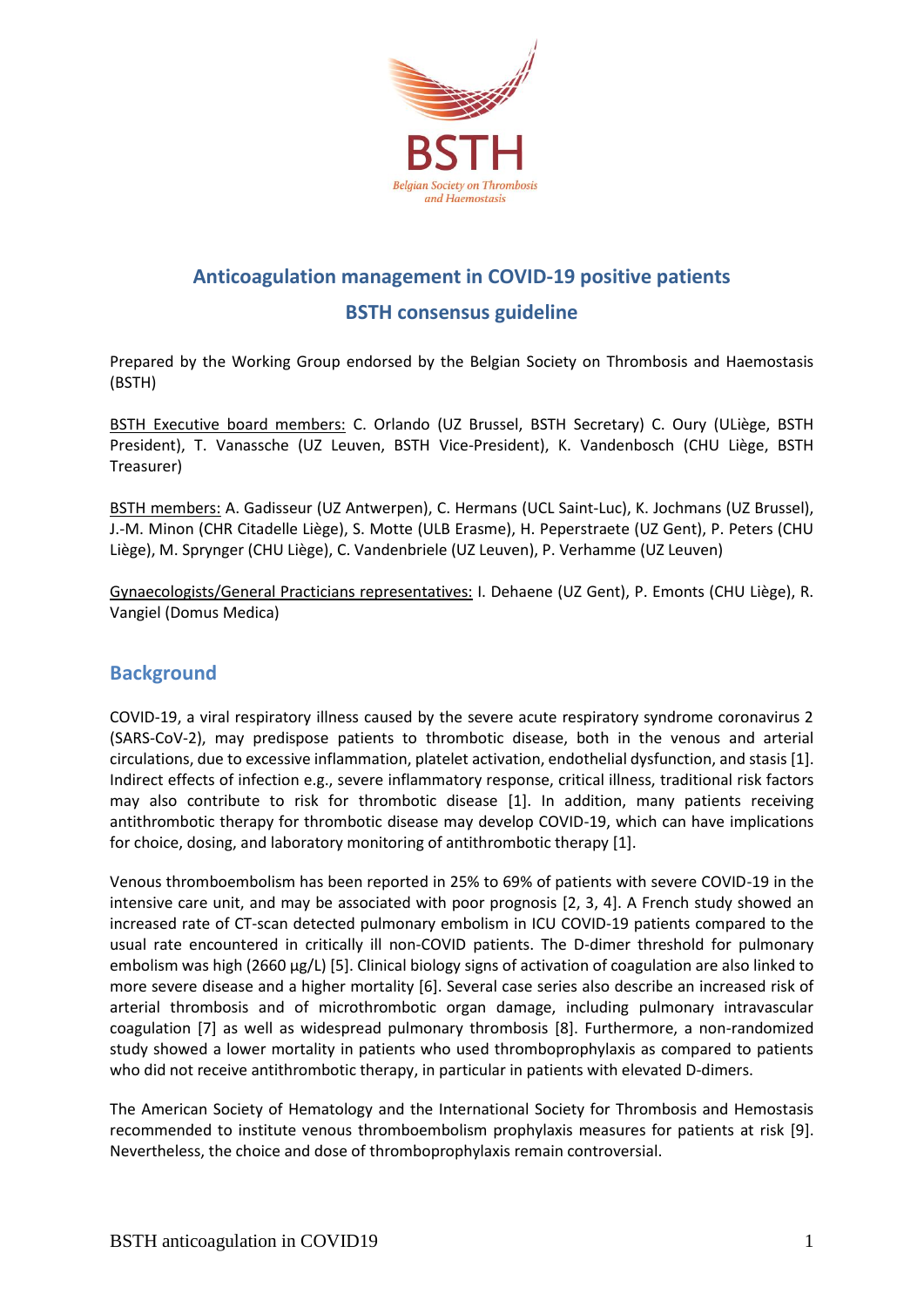LMWH is the standard choice for pharmacological thromboprophylaxis in critically ill patients, with the exception of patients with severe renal dysfunction (for whom unfractionated heparin could be considered based on a careful risk/benefit assessment) and patients with a history of heparin-induced thrombocytopenia [10]. In those patients, Fondaparinux is an alternative in patients with prior or suspected HIT, although it is not reimbursed for this indication in Belgium. Direct oral anticoagulants are not reimbursed for primary prophylaxis in medically ill patients in Belgium. Several experimental antivirals used to treat COVID-19 could have interactions because of P-glycoprotein inhibition and/or competition, inhibition or induction of CYP3A4-dependent pathways. Therefore, parenteral LMWH is the agent of choice for thromboprophylaxis in these patients [11]. Although guidelines agree on the choice of thromboprophylaxis, the optimal anticoagulant dose in COVID-19 in patients is unknown; intermediate- or full-dose regimens rather than prophylactic doses may be needed but could lead to bleeding events [1,9].

Furthermore, given the high incidence of VTE even despite thromboprophylaxis [12], a clear strategy for the treatment of newly diagnosed VTE in the context of COVID-19 is required. Finally, the optimal management of patients who require therapeutic anticoagulation because of a pre-existing indication (atrial fibrillation, mechanical heart valves, history of venous thrombo-embolism) is unknown.

# **Aims**

The aim of this document is to provide Belgian healthcare workers with recommendations on anticoagulation management in COVID-19 positive patients. These guidelines include recommendations for the prophylaxis and treatment of COVID-related VTE in ambulatory patients and hospitalized patients, as well as recommendations for the use of antithrombotic drugs in patients with prior indication for anticoagulation who develop COVID-19. These recommendations are intended to be easy-to-use guidelines that can be implemented in every Belgian hospital and be used by primary care physicians and gynaecologists. This consensus guideline was established by a working group of experts put together by the Belgian Society on Thrombosis and Haemostasis. These algorithms are based on current knowledge and a limited level of evidence. They are likely to evolve with the knowledge of the disease.

# **Recommendations**

The working group prepared two different schematic algorithms:

- 1) Anticoagulation management in *hospitalized* COVID-19 patients and *after discharge*
- 2) Anticoagulation management in *non-hospitalized* COVID-19 patients

The different aspects of these algorithms will be discussed in the document.

Recommendations for anticoagulation management during pregnancy and post-partum period in COVID-19 positive women are not schematically represented but will be discussed in this document.

**Anticoagulation management in hospitalized COVID-19 patients and after discharge**

*The working group stresses that these recommendations should be regarded as guidelines that will be helpful in most patients but that in patients at high risk of bleeding (such as low platelet count, recent major bleeding, dialysis,…) risks and benefits of thromboprophylaxis should be weighed on an individual basis.*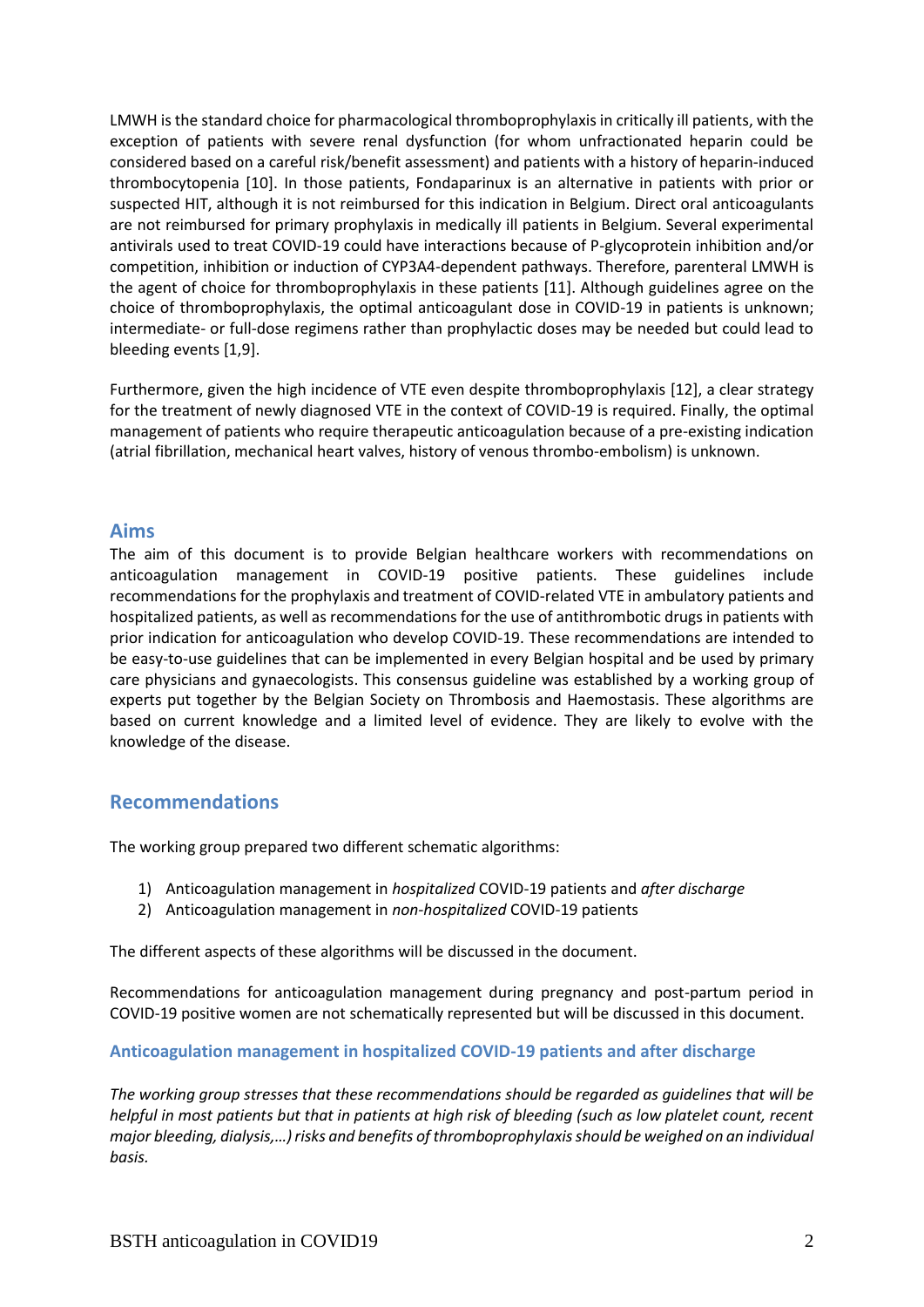# At admission

- The working group emphasizes the importance of considering a possible venous thromboembolism (VTE) at diagnosis and during the whole hospitalization period.
- Patients with prior indication for therapeutic anticoagulation should continue to receive therapeutic anticoagulation. Switching to therapeutic LMWH instead of oral anticoagulation (VKA or DOACs) should be considered in the following cases: severely ill patients, patients with gastro-intestinal problems, planned invasive procedures, patients with unstable INRs and/or presence of drug-drug interactions.
- We recommend administering prophylactic anticoagulation of LMWH in patients that have no prior indication for anticoagulation and no VTE at diagnosis.

# Anticoagulation regimen in patients with prior indication for anticoagulation

For patients with a prior indication for therapeutic anticoagulation (for example atrial fibrillation, VTE, mechanical heart valve…), we recommend continuation of anticoagulation in therapeutic doses. If oral anticoagulation is switched to parenteral treatment, we recommend a therapeutic dose of LMWH of 100 IU anti-Xa/kg BID in patients with a high risk of thrombotic complications (mechanical heart valves, recent VTE or high-risk thrombophilia, atrial fibrillation with prior stroke or with high CHADS-VASc score). In patients with lower risk of thrombotic complications (atrial fibrillation with low CHADS-VASc score, secondary prevention of VTE without high-risk thrombophilia,…), either therapeutic doses or high intermediate doses of LMWH could be considered based on the severity of the disease and of the bleeding risk.

# Anticoagulation regimen for thromboprophylaxis in hospitalised patients with COVID-19

- For non-ICU patients, a weight-adjusted prophylactic dose is recommended with a minimum of 50 IU anti-Xa/kg/OD, irrespective of renal function.
- For ICU patients, we recommend a high-prophylactic anticoagulation regimen with 50 IU anti-Xa/kg/BID for patients with CrCl >30 mL/min. For patients with CrCl <30mL/min, we suggest to use a reduced dose of 50 IU anti-Xa/kg OD. In the case of severe renal dysfunction (CrCl < 15mL/min), the use of unfractionated heparin should be considered.
- We recommend that therapeutic anticoagulation is restricted to patients with prior indication for therapeutic anticoagulation or patients with confirmed venous thromboembolism (VTE) [13]. Therapeutic anticoagulation in patients with COVID-19 might be associated with improved outcomes in selected very severely ill patients, especially patients under mechanical ventilation, but this has to be put in balance with bleeding risks. Therefore, we recommend to restrict the use of therapeutic anticoagulation in patients without clear indication to clinical trial protocols.
- In patients at high risk of bleeding (such as low platelet count, recent major bleeding, dialysis,…) risks and benefits of thromboprophylaxis should be weighed on an individual basis.

# Anticoagulation regimen for treatment of COVID-19-related VTE

For patients who develop VTE during hospitalisation with COVID-19, we recommend treatment with therapeutic doses of LMWH (100 IU anti-Xa/kg BID). In patients with CrCl <30ml/min, dose-adjusted therapeutic LMWH or tinzaparin should be considered. In patients with CrCl <15ml/min, we recommend the use of unfractionated heparin if there is sufficient local expertise.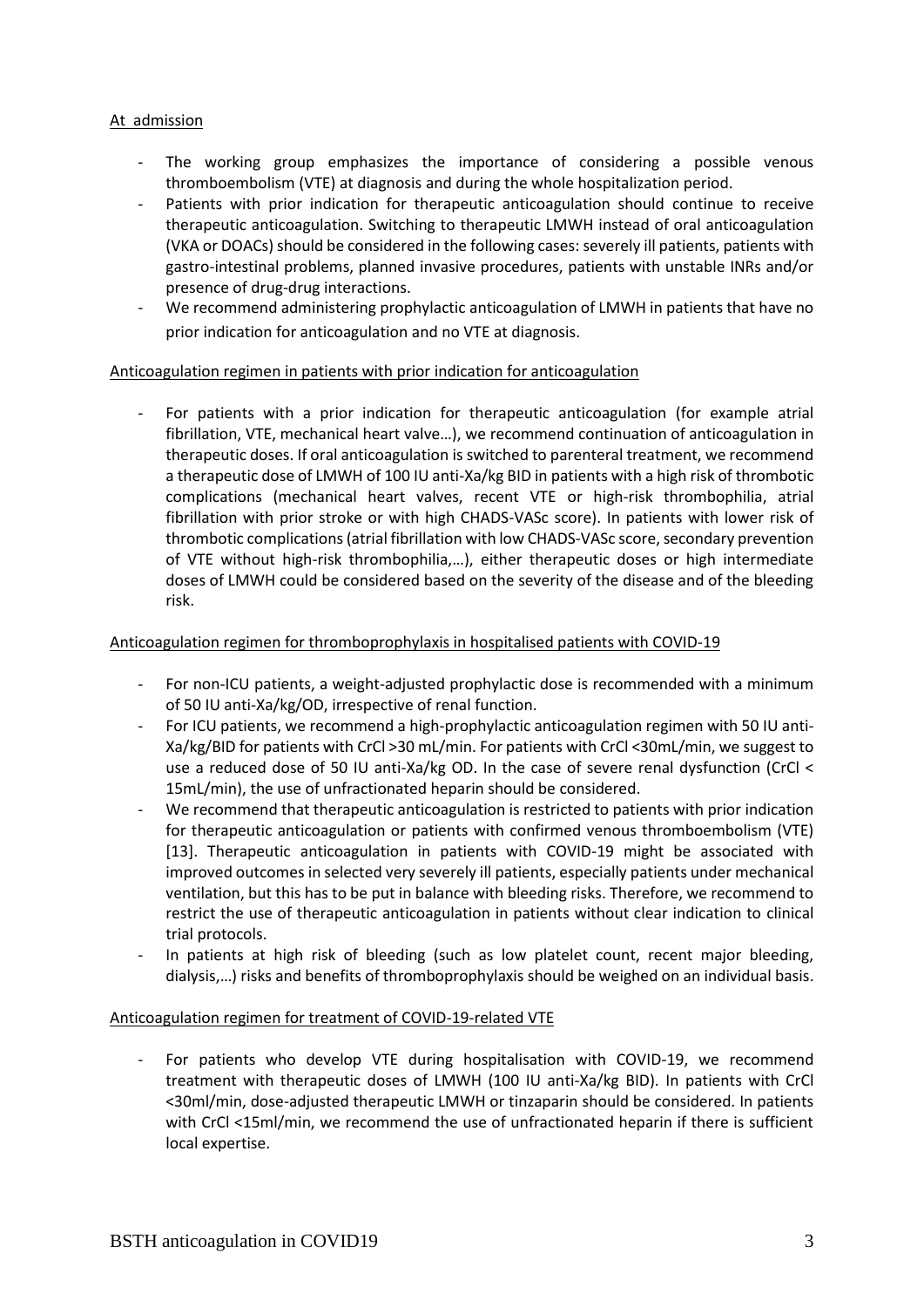### D-Dimer

We do not recommend to routinely adapt the anticoagulation regimen based on D-Dimer levels as results may vary according to the assay used. However, increasing D-Dimer levels can be indicative of development of VTE and can guide the decision to perform imaging for VTE.

#### Screening for VTE

- Systematic screening for VTE in COVID-19 positive patients is not recommended but there should be an increased awareness for the possible development of VTE during hospitalisation (look for clinical signs like swollen leg, hypoxemia non-proportionate to the respiratory status, acute right ventricle failure or dilation, catheter issues...).
- There should be a low threshold to perform imaging in all cases with suspicion of VTE. In the case of strong but unconfirmed diagnosis, therapeutic anticoagulation may be considered especially in the ICU.

#### Anti-Xa monitoring

We recommend against performing systematic monitoring of anticoagulation with anti-Xa assays as this assay is not routinely available in all hospitals. It is however suggested to perform an anti-Xa assay when suspicion of accumulation of LMWH (and thus increased risk of bleeding) in the following circumstances: patients with extreme body weight (BMI< 18 or BMI >30 kg/m2) or renal insufficiency or in patients with a bleeding diathesis.

#### Anticoagulation management at discharge

We recommend continuing anticoagulation after discharge.

- In patients with prior indication for therapeutic anticoagulation, we recommend to switch back to the initial oral anticoagulation medication and regimen unless oral therapy is not feasible.
- In patients who developed a VTE during the hospitalization period, we recommend continuing therapeutic LMWH until outpatient control. Switch to oral therapy, e.g. DOAC, could be considered only in selected patients who are in good general condition and no longer have symptoms of COVID-19. Duration of therapeutic anticoagulation should be at least three months (as usual).
- In patients with no prior indication for therapeutic anticoagulation who received thromboprophylaxis during hospitalisation, we suggest continuing thromboprophylaxis at a weight-adjusted dose of 50 IU anti-Xa/kg/OD for two weeks. If additional risk factors for VTE are present (i.e. ICU stay, known thrombophilia, obesity, smoking, high-dose estrogen use, immobilisation, heart failure, respiratory failure, age >70, active cancer, personal or familial history of VTE and/or major surgery in the last 3 months) we suggest extended thromboprophylaxis for 4 to 6 weeks after discharge.

This continuation of thromboprophylaxis should be discussed according to risk-benefit balance (mobility/bleeding risk and other risk factors).

In order to limit contact with healthcare workers when the patients are back home, it can be considered to switch the LMWH to a direct oral anticoagulant (DOAC), if the patient is eligible and needs therapeutic anticoagulation, has good oral intake and good renal function. If this is not possible, self-administration should be encouraged.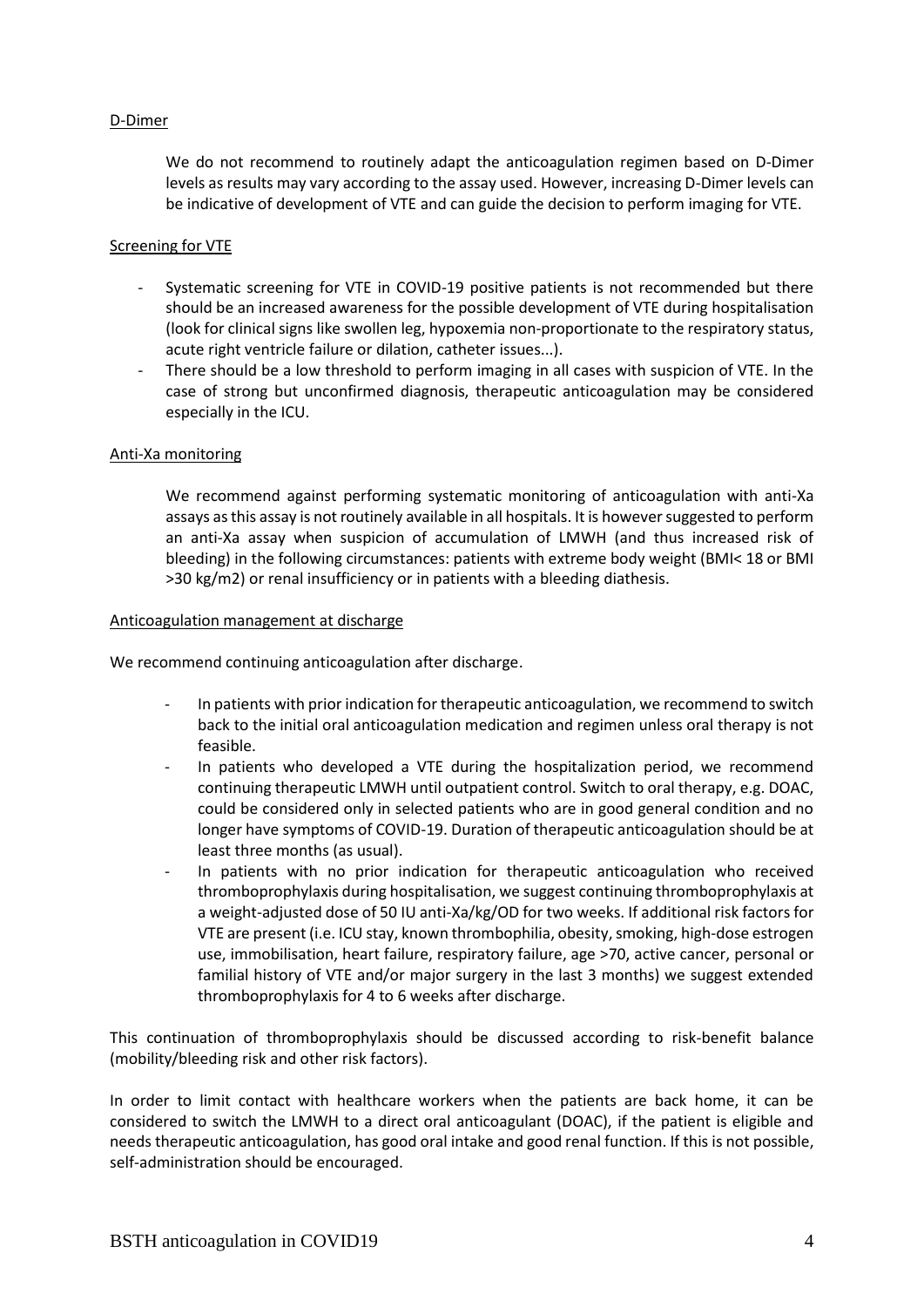

(1) Consider switching to LMWH in following conditions: severely ill patient, GI symptoms, planned invasive procedures, unstable INR and/or presence of drug-drug interactions

(2) ICU stay, known thrombophilia, obesity, immobilisation, heart failure, respiratory failure, age >70, personal or familial history of VTE, active cancer and/or major surgery in the last 3 months

(3) If possible (eligibility, good oral intake,…) consider DOAC treatment or self-administration of LMWH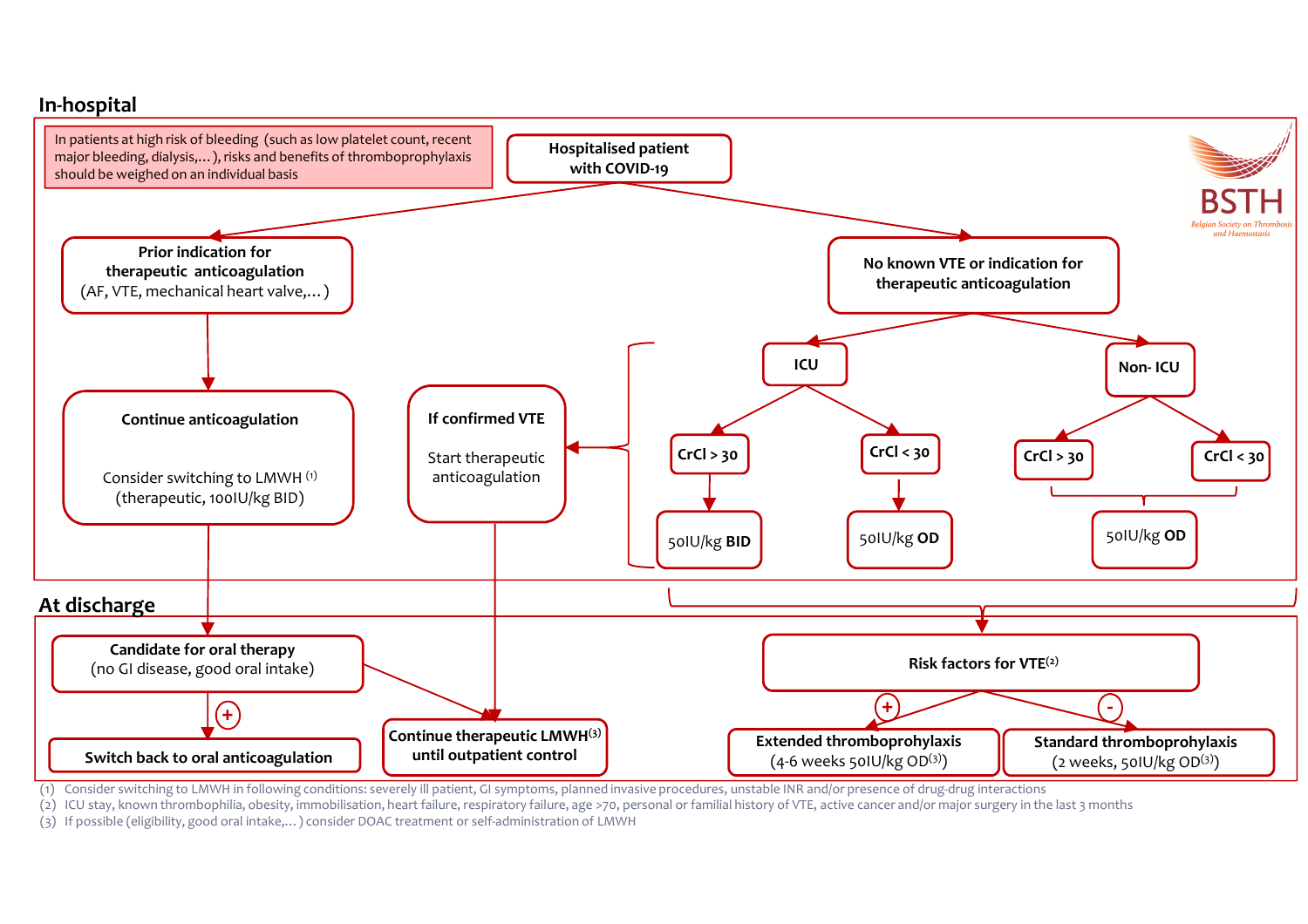# **Anticoagulation management in non-hospitalized COVID-19 patients**

*The working group stresses that these recommendations should be regarded as guidelines that will be helpful in most patients but that in patients at high risk of bleeding (such as low platelet count, recent major bleeding, dialysis,…) risks and benefits of thromboprophylaxis should be weighed on an individual basis.* 

### General considerations

- If the patient's condition allows it, mobilisation should be encouraged to reduce VTE risk
- Be aware for signs and symptoms of VTE.
- In case of suspected VTE, the patient should be referred for appropriate diagnostic testing. Initiation of therapeutic anticoagulation can be considered if clinical suspicion is high and bleeding risk is low, while awaiting results of diagnostic testing.
- If LMWH has to be administered at home, self-administration should be encouraged in order to avoid contact with healthcare workers

#### Patients with chronic anticoagulation treatment

- In all cases, anticoagulation therapy should be continued (unless contraindicated).
- In patients under chronic vitamin K-antagonists, we recommend against changing the standard of care, as long as the patient has good oral intake and stable INRs.
- In patients under chronic DOAC or LMWH, control of renal function in patients with prior renal insufficiency or in patients with high fever, gastrointestinal symptoms and/or reduced intake should be considered.

#### Patients with no known VTE or other indication for therapeutic anticoagulation

- In patients with known SARS-CoV-2 infection who are asymptomatic or mildly symptomatic, we recommend against prophylactic anticoagulation.
- In patients with SARS-CoV-2 infection who are severely ill and who are immobilized (bedridden), we recommend LMWH prophylaxis when additional risk factors for VTE are present: known thrombophilia, personal or familial history of VTE, obesity, pregnancy, heart failure, respiratory failure age >70, active cancer and/or major surgery in the last 3 months.
- In patients with SARS-CoV-2 infection who are severely ill and who are immobilized (bedridden), but who do not have additional risk factors for VTE, LMWH prophylaxis can be considered.
- Duration of the prophylaxis in non-hospitalised patients (if no chronic anticoagulation required) is recommended for 14 days. After 14 days, need for prophylaxis prolongation should be reassessed.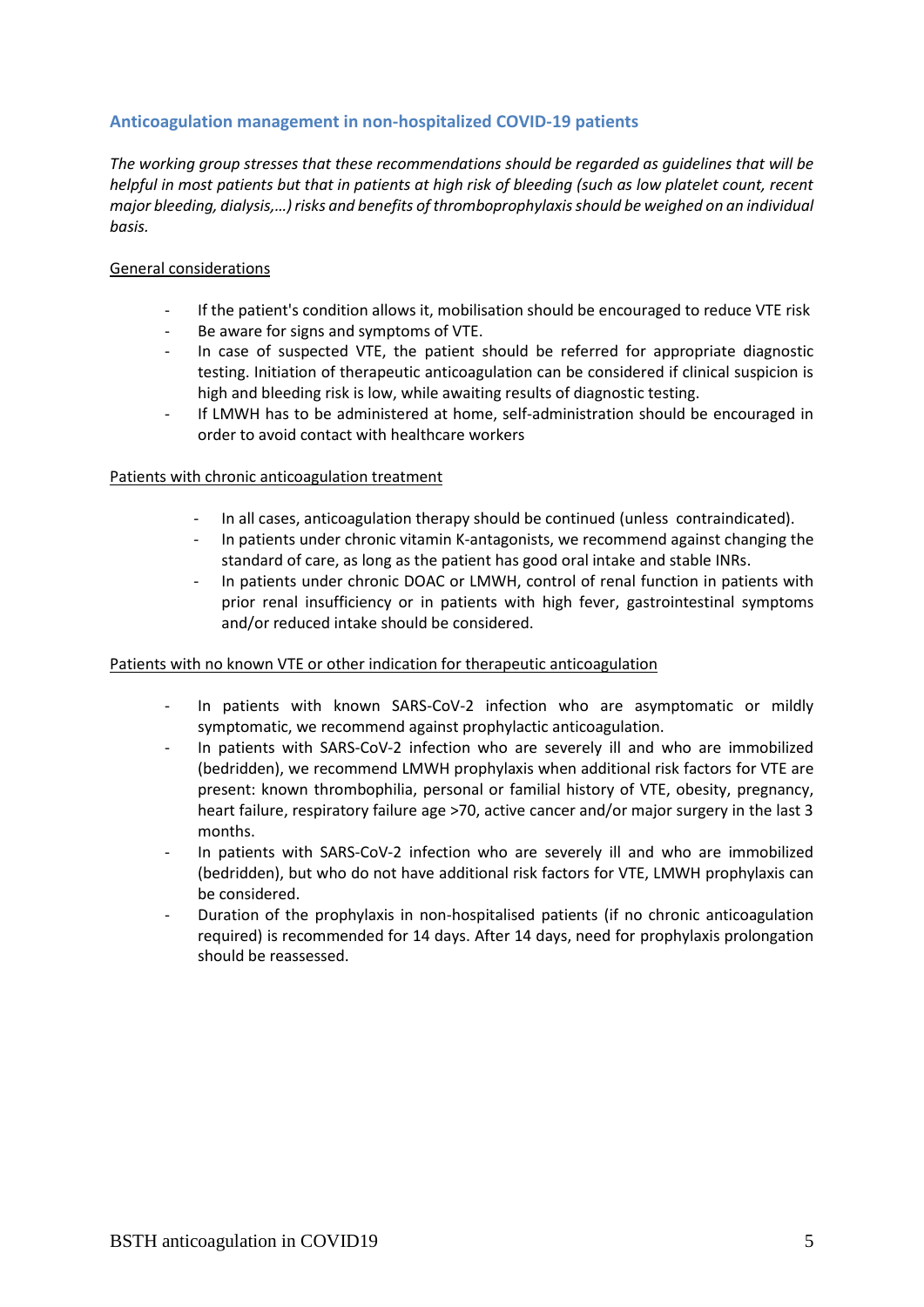# **Non-hospitalised patients**



(1) Risk factors for VTE: known thrombophilia, obesity, heart failure, respiratory failure, age >70, personal or familial history of VTE, active cancer and/or major surgery in the last 3 months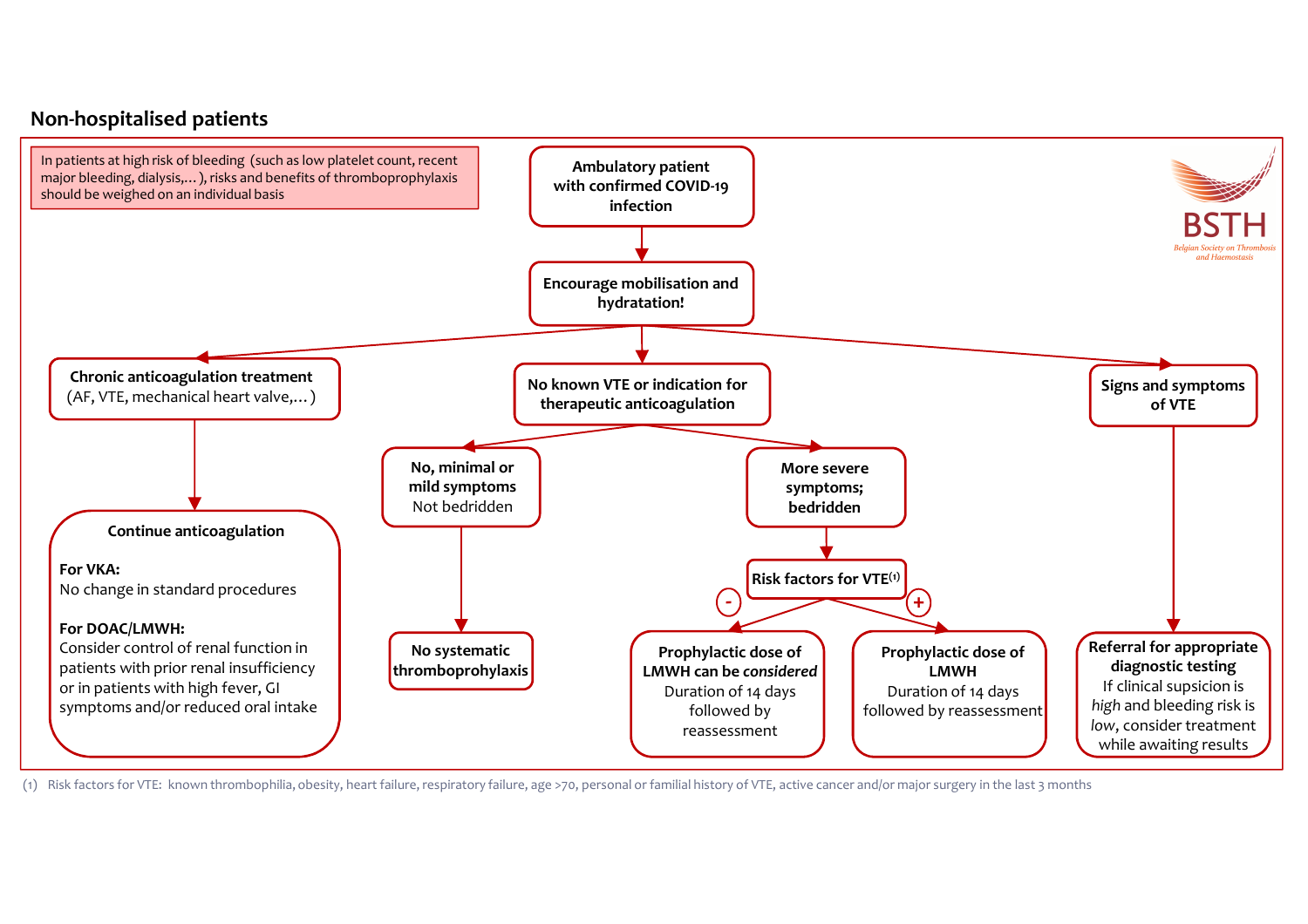# **Anticoagulation management during pregnancy and post-partum period in COVID-19 positive women**

*The working group stresses that these guidelines do not change the standard anticoagulation management during pregnancy and post-partum. Pregnancy does not change the general recommendations as stated above.*

#### Non-hospitalised women

- In pregnant women with known SARS-CoV-2 infection without severe symptoms, we recommend against thromboprophylaxis if not otherwise indicated.
- In pregnant women with severe COVID-19 symptoms (high fever, immobilization,...), thromboprophylaxis is recommended.

### Hospitalised women

- For hospitalised, asymptomatic COVID-19 positive patients, standard obstetric thromboprohylactic risk assessment is recommended (based on current recommendations [14]). This assessment should be repeated if necessary.
- For hospitalised, symptomatic COVID-19 positive patients, we recommend thromboprophylaxis (unless contraindicated).
- If VTE is confirmed, anticoagulant treatment (LMWH during pregnancy) should be continued until 6 weeks postpartum and for a minimum of 3 months [14].
- VTE prophylaxis should be considered in postpartum women with COVID-19, based on individual risk assessment.
- If no antepartum pharmacologic prophylaxis: no postpartum prophylaxis if asymptomatic or mildly symptomatic, uncomplicated delivery and no obstetric indication for postpartum VTE prophylaxis.
- If antepartum prophylaxis because of COVID-19, continue prophylaxis for 14 days. After 14 days, need for anticoagulation should be reassessed according to risk-benefit balance (severity of COVID infection and other risk factors).

# **References**

- 1. Bikdeli B, Madhavan MV, Jimenez D, et al. COVID-19 and Thrombotic or Thromboembolic Disease: Implications for Prevention, Antithrombotic Therapy, and Follow-up. Journal of the American College of Cardiology. 202[0 https://doi.org/10.1016/j.jacc.2020.04.031.](https://doi.org/10.1016/j.jacc.2020.04.031)
- 2. Cui S, Chen S, Li X, et al. Prevalence of venous thromboembolism in patients with severe novel coronavirus pneumonia. Journal of Thrombosis and Haemostasis. 2020 [https://doi.org/10.1111/jth.14830.](https://doi.org/10.1111/jth.14830)
- 3. Klok FA, Kruip MJHA, van der Meer NJM, et al. Incidence of thrombotic complications in critically ill ICU patients with COVID-19. Thrombosis Research. 2020 [https://doi.org/10.1016/j.thromres.2020.04.013.](https://doi.org/10.1016/j.thromres.2020.04.013)
- 4. Llitjos J-F, Leclerc M, Chochois C, et al. High incidence of venous thromboembolic events in anticoagulated severe COVID-19 patients. Journal of Thrombosis and Haemostasis.2020 [https://doi.org/10.1111/jth.14869.](https://doi.org/10.1111/jth.14869)
- 5. Leonard-Lorant I, Delabranche X, Severac F, et al. Acute Pulmonary Embolism in COVID-19 Patients on CT Angiography and Relationship to D-Dimer Levels. Radiology. 2020 [https://doi.org/10.1148/radiol.2020201561.](https://doi.org/10.1148/radiol.2020201561)